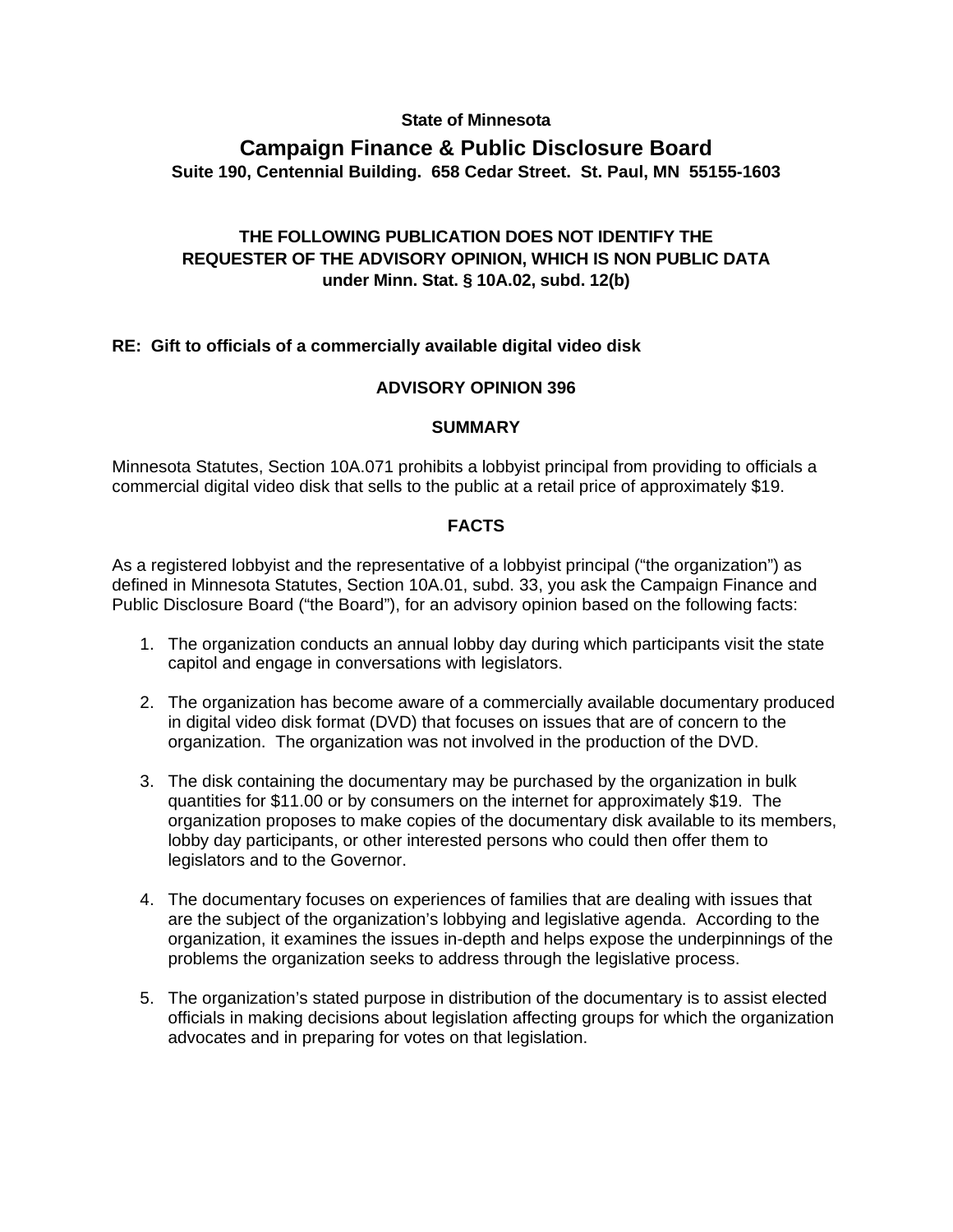#### **Issue**

### **May a lobbyist principal provide to its members and others for distribution to officials a commercial documentary digital video disk to assist those officials in making decisions about legislation and in voting on that legislation?**

### **Opinion**

The transfer a digital video disk (DVD) to officials as described in the facts is a gift requested by a lobbyist principal and is prohibited unless it falls within one of the exceptions to the general gift prohibition.

Two exceptions are potentially applicable. The first exception (the "services exception") is stated in Minnesota Statutes, Section 10A.071, subd. 3(2), which provides an exception for:

"services to assist an official in the performance of official duties, including but not limited to providing advice, consultation, information, and communication in connection with legislation, and services to constituents".

The overriding requirement of the §10A.07, subd. 3(2) services exception is that it is for providing "services". To constitute the "service" of providing information, it is necessary that that the lobbyist or principal have a significant role in the creation, development, or production of the information. Giving official an informational item purchased in the public marketplace is not a service within the meaning of the exception and is, thus, a prohibited gift.

The second exception is in Minnesota Statutes, Section 10A.071, subd. 3(6), which provides an exception for :

"informational material of unexceptional value".

The Board has previously addressed the exception for informational materials of "unexceptional value" and under that exception has permitted a calendar valued at \$3.50 and an audio tape valued at \$4 - \$6.

The Board notes that when the legislature amended a similar exception to remove the words "insignificant value", it replaced the words with: "costing \$5 or less". In the 2008 session when the legislature made an exception for plaques, the exception was limited to items that had a resale value of \$5 or less.

Although "unexceptional value" has not yet been specifically defined, the Board concludes that a gift with a retail cost of approximately \$19 exceeds the upper limit for gifts of unexceptional value.

The gift proposed by the requester is does not fall within an exception to the general prohibition of Minnesota Statutes, Section 10A.071 and is, thus, prohibited.

Issued June 17, 2008 **Supply** 1st Value 18, Wehrwein Sven A. Wehrwein, Chair Campaign Finance and Public Disclosure Board